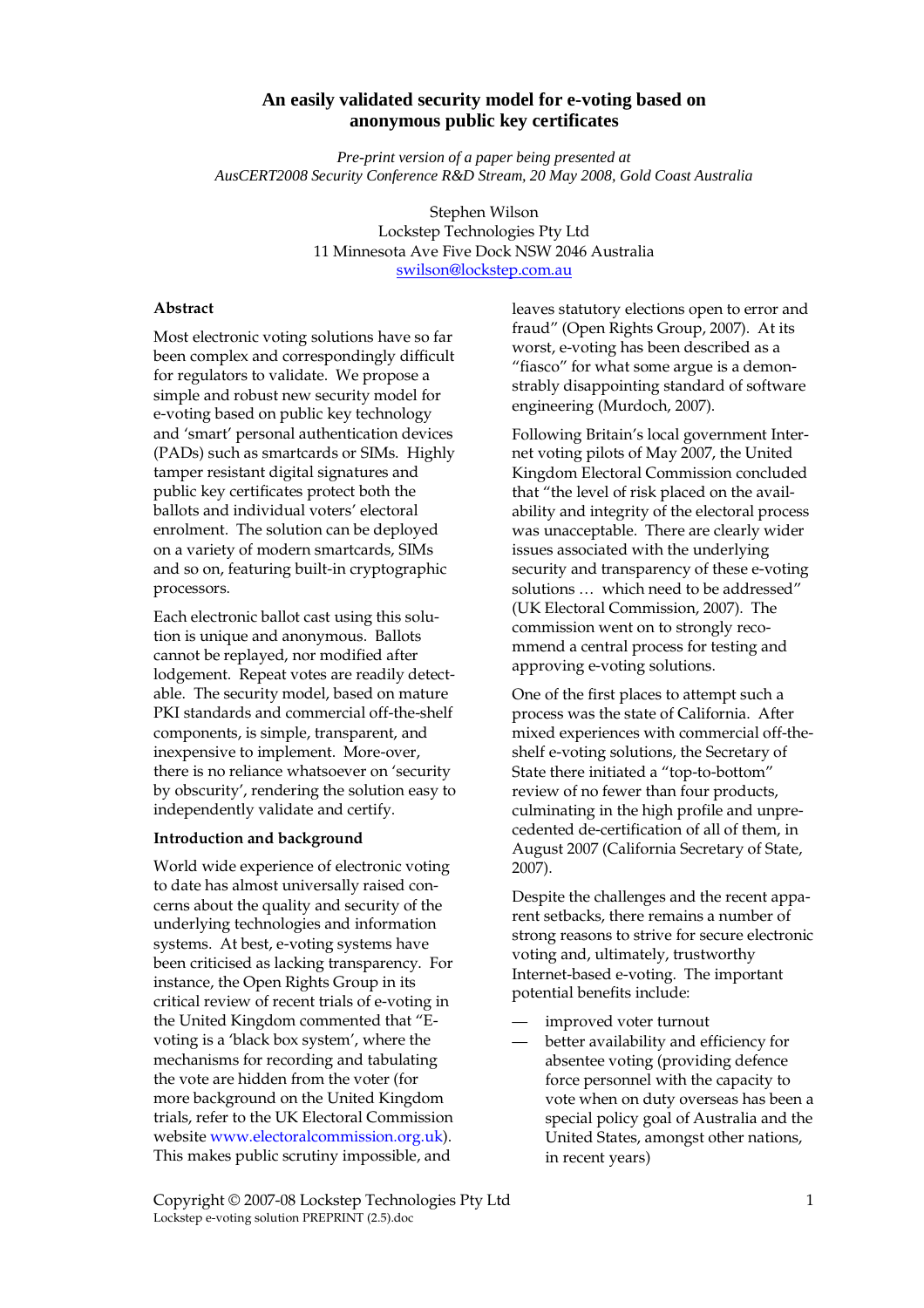reduced cost by avoiding the need for special voting equipment, which needs to be archived and/or maintained between elections.

While the focus of this paper is government elections, we should also remember that the medium of the Internet is ideal for a range of other polling and survey activities, such as opinion polling, deliberative polling, citizen initiated referenda, and company board elections. The demand for Internet based election and polling solutions is set to grow strongly.

## **Emerging standards for e-voting**

While many critiques have been recently published (see e.g. Open Rights Group, 2007, Murdoch, 2007, UK Electoral Commission, 2007, and Rivest & Wack, 2006), perhaps the most elaborate and comprehensive attempt to standardise the requirements for e-voting has been that of the US National Institute of Standards and Technology's *Voluntary Voting System Guide-lines* (VVSG) (NIST, 2007). With respect to the security model of e-voting, there are two particularly significant requirements set down by NIST.

The first such requirement is for *Software Independence*, meaning that "an unde-tected error or fault in the voting system's software is not capable of causing an undetectable change in election results". NIST requires that all voting systems must be "software independent" in order to conform to the VVSG. A crucial feature of our anonymous certificate-based e-voting solution is that it is decoupled from the voter's PC platform software, and is purely reliant on the compact secure firmware of a 'smart' Personal Authentication Device (PAD), which is far more amenable to independent verification. We outline with greater precision later in this paper what is meant by "smart" in this context. However, for clarity of expression, we will generally use the term "smartcard" to characterise a 'smart' PAD throughout the rest of this paper.

The reality is that e-voting software running on a commercial PC platform can probably not be proven to be secure; see *The nature of the software engineering challenge* below. This led NIST and other analysts to further recommend the feature known as *Voter Verifiability*, being the means for voters to be confident that their vote has been cast as intended. The NIST guidelines require that all voting systems include "a vote-capture device that uses independent voter-verifiable records (IVVR). IVVR can be audited independently of the voting system software but do not necessarily have to be paper-based" (NIST, 2007).

## **The nature of the software engineering challenge**

So why has developing robust e-voting systems been such a struggle? From first principles, we should expect difficulty when marrying mission and security critical applications to commercial operating system platforms. Complex fat client software is always hard to test, and fundamentally may be impossible to fully verify. Software quality professionals are generally familiar with the proposition tenet that "Finding all errors in a large system is generally held to be impossible … or else highly demanding and extremely expensive"(Rivest & Wack, 2006).

It becomes especially prohibitive to manually inspect application code when by design it depends on operating system code for its security functions; this is the case with almost all commercial soft-ware. Not only are many thousands, even millions of lines of code involved; it is not unusual for operating system vendors to keep details of their own software secret, in the interests of intellectual property protection. Such restrictions can be tolerated in most business applications, but with e-voting the social stakes are enormously greater.

Cryptographer and security expert Ron Rivest has written specifically on the evoting challenge:

*There is a fundamental problem we must face when trying to design remote electronic voting systems: the 'secure platform problem.' Cryptography is not the problem. … The problem is interfacing the voter to the cryptography. Almost all proposed cryptographic voting protocols assume that a voter … has a secure computing platform that will faithfully execute her portion of the protocol* (Rivest, 2001).

Copyright © 2007-08 Lockstep Technologies Pty Ltd 2 Lockstep e-voting solution PREPRINT (2.5).doc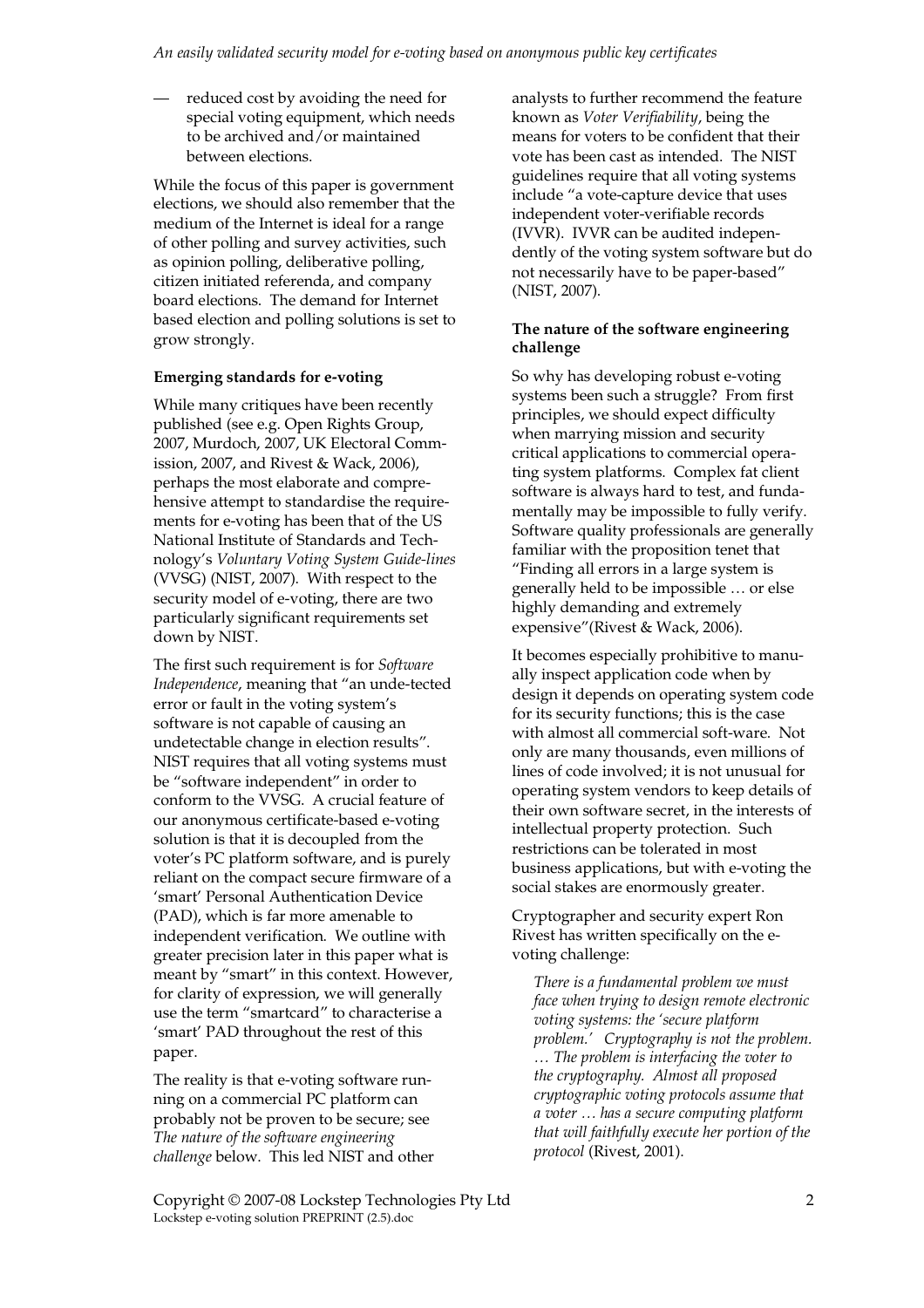We see the same fundamental 'interface' problem in all types of secure transaction system. Recent US Government standards for strong authentication over the Internet of high risk transactions recognise the inherent difficulty of protecting against attack when cryptographic keys are not protected in some form of hardware (NIST, 2006). The National Institute of Standards and Technology (NIST) has determined that to withstand man-in-the-middle attack (in which a spoof website might be put up in order to corrupt an online election) the only practical solutions entail hardware security devices and public key cryptography (Burr, 2005).

# **De-identification by anonymous certificate**

In 2005 we published a detailed account as to how anonymous public key certificates can be used to bind individual smartcard holders to de-identified electronic health records or EHRs (Wilson, 2005). This technique can best be understood as creating a logical 'triangle' that binds together (1) an individual, (2) a smartcard that has been issued to them, and (3) a public key certificate issued against the smartcard that conveys some important attribute (in the case of an EHR, that individual's unique health identifier). Importantly, the issuer of the smartcard and the issuer of the certificate need not be the same entity.

Note that the important characteristics of a 'smart' Personal Authentication Device include the following:

- automatic generation of public-private key pairs within the chip, with retention of the private key within the chip to mitigate against identity theft
- ability to perform all digital signing operations within the chip
- on-chip PIN verification (typically)
- other beneficial security enforcing functions such as mutual authentication to mitigate Man-in-the-Middle attack when accessing secure web sites such as polling sites.

The first objective of the EHR de-identification scheme was to ensure that when a record is created, all users of that record can be assured that it pertains to one particular individual, without revealing who that

person was. It is critical to healthcare information management that electronic health identities are resistant to tampering and forgery, and that they cannot be stolen or replayed. We note that these same attributes are important in e-voting.

Let us now review how the de-identification solution works in its original context. Referring to Figure One, consider an individual patient named Smith to whom a Health Department has issued a Unique Health Identifier (UHI). If the UHI were to be carried around in an ordinary memory device and copied into transactions like regular data, then it would have no 'pedigree'; that is, once the identifier is presented by the cardholder in a transaction, it behaves like any other numerical datum and is just as vulnerable to attack.

To better safeguard a UHI using a smartcard, the identifier can be 'sealed' into a digital certificate, as follows:

- 1. generate a fresh private-public key pair inside patient Smith's smartcard
- 2. export a copy of the public key
- 3. create a certificate around the public key, including as an attribute the UHI
- 4. have the certificate signed by (or on behalf of) the Health Department.



*to unique private key secreted on smartcard*

*Figure 1: Logically 'triangulating' a smartcard, a patient and a unique health identifier* 

The result is a logical triangle that inextricably binds cardholder Smith to her UHI and to a specific smartcard. The certificate signed by the Health Department attests to Smith's ownership of both the UHI and a particular key pair unique to her smartcard.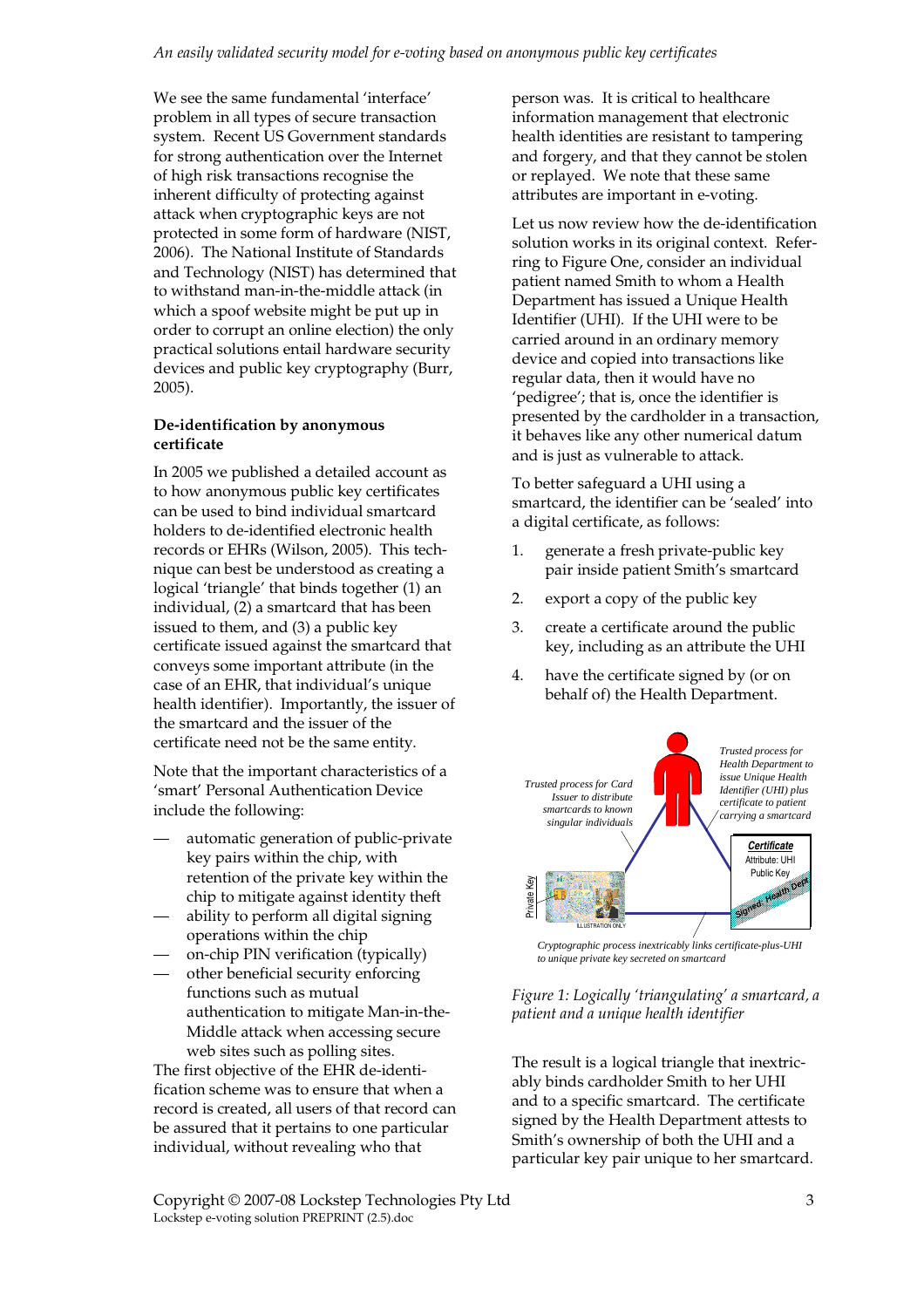Private keys generated inside a smartcard are retained internally, and never divulged to outsiders. It is, for practical purposes, impossible to copy the private key to another card, so the logical triangular relationship is highly resistant to reproduction or counterfeiting.

## **Using anonymous certificates in e-voting**

We now propose extending the concept of anonymous UHI certificates to secure evoting, by arranging for a voter's deidentified electoral credentials to be

notarised in a certificate associated with a smartcard, and using that smartcard to sign a ballot. As a result, individual ballots and the poll as a whole would be blinded with regard to the voter, but across the system we can be assured that each ballot is genuine and that no one has voted more than once.

Figure Two shows the major elements and processes of the e-voting solution, which are explained below.



*Figure 2: Components and workflows of the proposed e-voting solution* 

There are three major elements of the solution. The first element is a **smartcard** or functionally similar 'smart' PAD. used by the voter to secure their cast ballot. The smartcard carries a private key which is used to create a unique digital signature on the ballot. Note that the solution can be implemented using several alternatives to smartcards; as long as they have the requisite public key capability, the solution can use wireless PKI enabled cell phones, USB 'crypto keys', hardware security modules and so on.

The second element is an anonymous public key **certificate** issued to each registered voter, through a separate process that associates a smartcard with the voter's

electoral enrolment. The anonymous certificate contains:

- an indication of which election the certificate was issued for
- a serial number or other unique code that proves the uniqueness of the certificate, and
- a copy of the public key that matches the private key held in the smartcard.

The serial number is not ordinarily linked anywhere in the system to the identity of the voter. The certificate is signed by the relevant electoral authority, acting through a Certification Authority (CA), and contains nothing that identifies the voter. We will explain a little later that a 'master file' may be securely retained by the electoral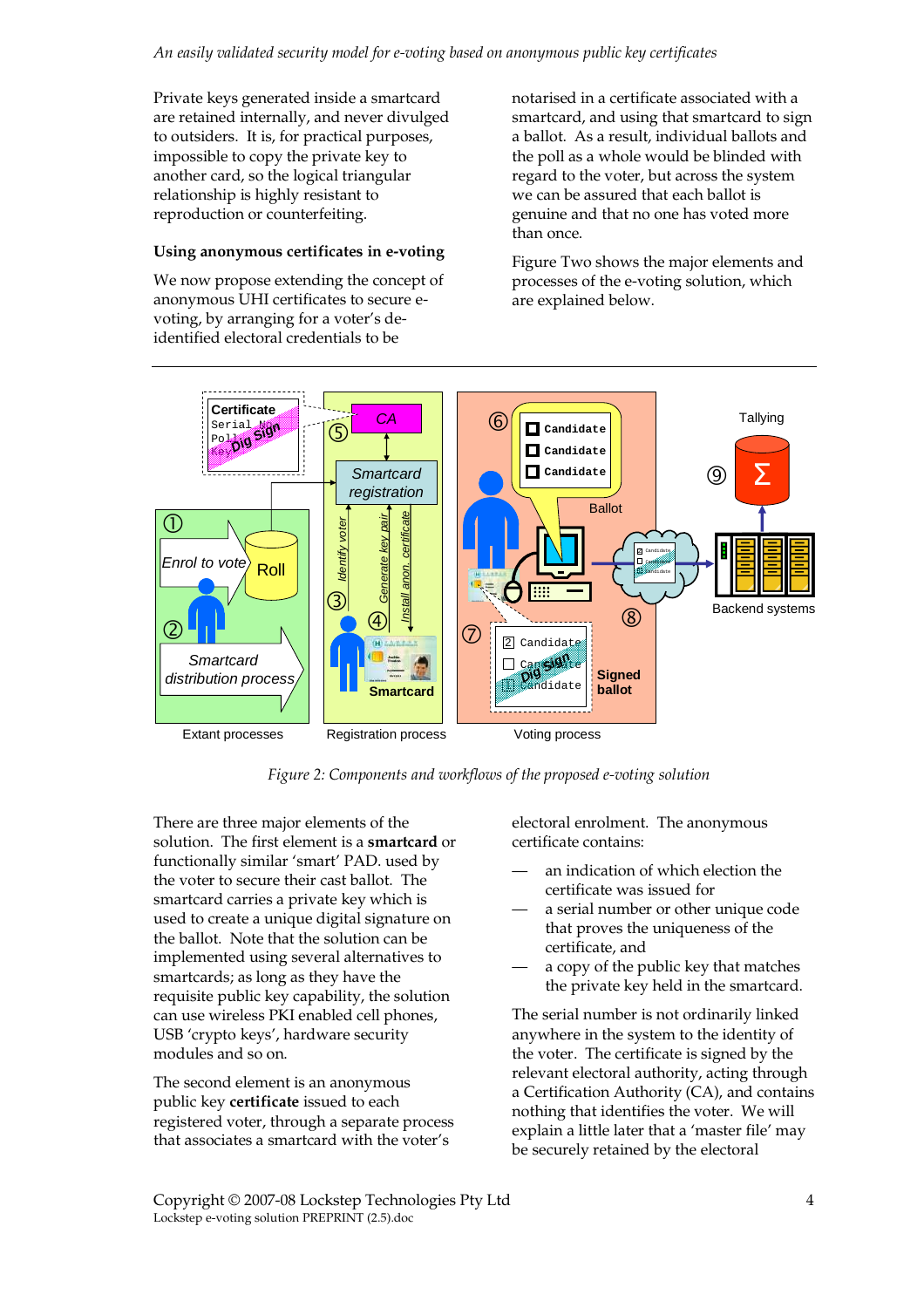authority if local voting election rules happen to require that ballots once cast be identifiable.

The third and final element of the solution is a **digitally signed ballot**, created using the smartcard and the public key certificate, interacting with standard PKI-enabled electronic forms software, with which ballots are composed (no doubt following a formal schema of some sort that enhances standardisation and data processing).

The major work flows and business processes in the proposed solution are set out below. Most of the processes are conventional in any election system. The act of casting a vote need not differ much from any other Internet polling system today, except for the inclusion of a smartcard in the work flow. Referring to the numbered steps in the diagram:

- Enrol to vote: Step  $\mathbb O$  shows the voter following whatever existing procedures and government policies are used to create and maintain a trusted electoral roll.
- Distribute smartcards: Step 2 indicates an existing procedure for issuing suitable smartcards to individuals, including the business processes that deal with lost and stolen cards, card renewals and so on. Our proposal can be deployed into general purpose smartcards already distributed for banking, government services, identification and so on (see below), or alternatively, the e-voting solution could make use of dedicated cards.
- Register a smartcard to carry voter entitlement: Once individuals have smartcards, they will need to register their particular card to carry entitlements to vote in a given poll. This registration step can be carried out remotely in many cases – if there are remote access control arrangements in place that can be used to verify the card holder – or it can be carried out face-to-face at an electoral office or similar designated outlet. In detail, the technical steps involved are as follows:
	- $\circ$  At step  $\overline{\circ}$  present the smartcard in a reader, either remotely or in person, and answer an identity

challenge to prove ownership of the card as well as the good standing of their electoral enrolment (as established already in step  $\mathcal{D}$ )

- $\circ$  At step  $\circled{q}$  generate a public-private key pair in the smartcard chip (a seamless embedded process that goes un-noticed by the cardholder)
- o At step **©** generate an anonymous voting certificate, and have it signed by or on behalf of the electoral authority (also seamless). Each certificate will contain a serial number or some other unique code allowing repeat votes to be detected when the signed ballots are later collated for counting.

When implementing the proposed security model in a real voting system, it is possible between steps  $\Im$  and  $\Im$  to retain a 'master file' that links certificate serial numbers to the identities of voters. In many electoral systems, an absolute guarantee of voter anonymity is desirable, and the natural implementation of our proposed solution would have the master file securely destroyed at this point. Yet in some jurisdictions – most notably the United Kingdom – it is a legal requirement that every voter's ballot be available and identifiable after polling closes, in order to resolve disputes. Our solution allows for this possibility if the master file is archived rather than destroyed.

— Cast votes: Polls will open according to the particular election rules, and electronic ballots will be posted on a designated voting website for access by the public. Voters will log on to the site through a conventional security protocol such as Secure Sockets Layer (SSL) built into all web browsers and familiar to most users of Internet banking. The voter views the ballot at step  $\circledcirc$  and indicates their choices through a suitable user interface.

When satisfied, they indicate their wish to submit the ballot, at which point the data with their selections is formatted and sent to the smartcard for signing. The ballot is signed using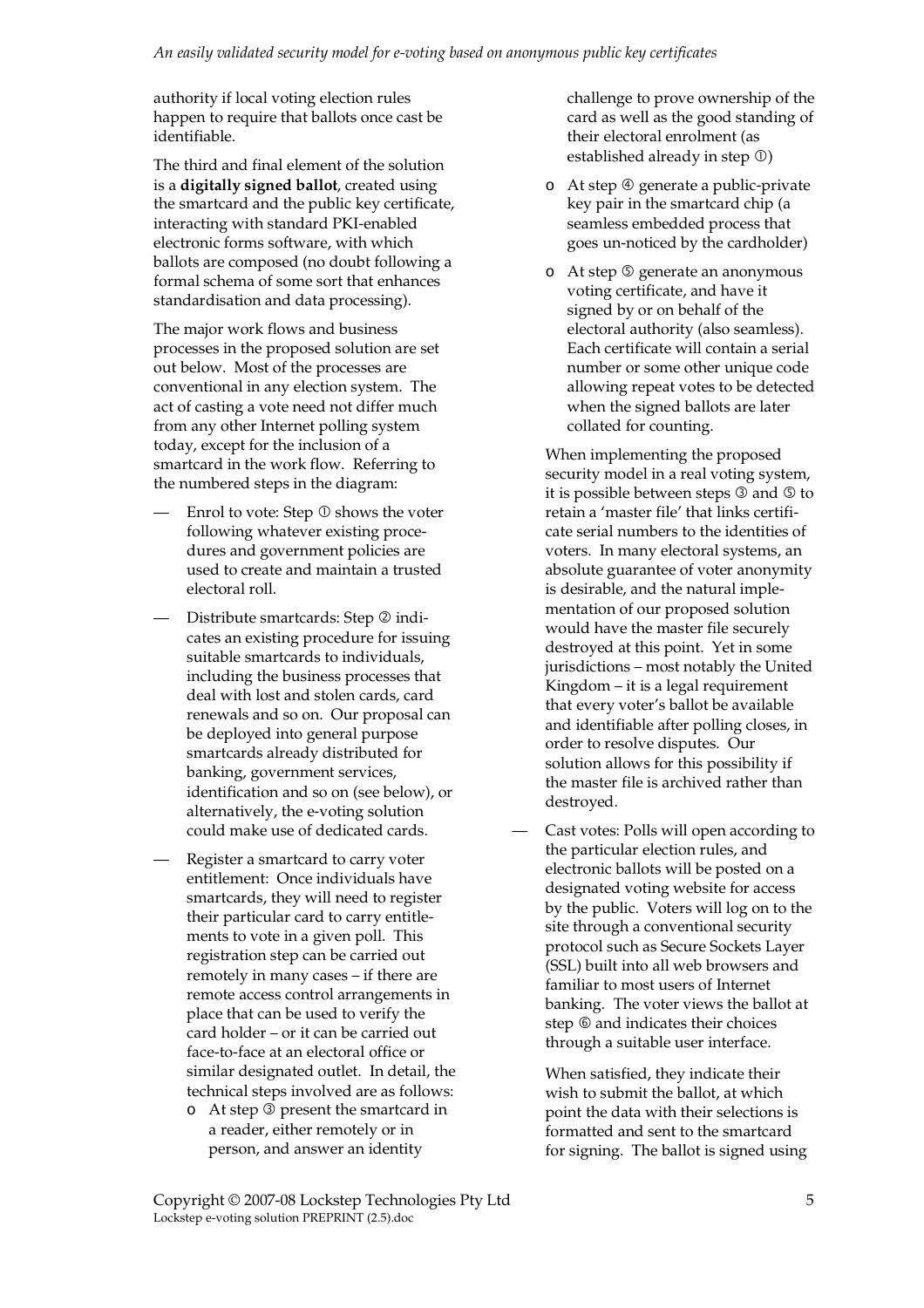the unique private key matched to the anonymous voting certificate, at step . The signed ballot is then sent to the voting system backend at step  $\circledast$ . For convenience when validating signed ballots, the client side software will also send a copy of the voter's anonymous certificate.

Note that any number of additional copies of the signed ballot may be saved at this point, for disaster recovery in the event of a loss of data later during counting, audit, and/or independent voter verification. For voter verification, a logical place to cache a copy of a signed ballot is the smartcard itself. The integrity feature of the digital signature means that all cached copies of a signed ballot are equivalent; none can be tampered with to create repeat votes or to alter a vote, because the signature will only validate against the unique anonymous certificate. If two different signed ballots are found with signatures that validate against the one certificate then we can be sure that the smartcard was used twice.

Count votes: At step  $\circledcirc$  after the poll closes, all cast votes are first checked for eligibility. In particular, all ballots' digital signatures must correspond one-to-one to voting certificates issued for this particular election. Repeat usage of a single smartcard can be readily detected by looking for multiple instances of the same certificate. All validated signed ballots are then counted, and a poll result determined.

## **Smartcard compatibility**

Our proposed e-voting solution is compatible with most PKI-enabled smartcards, as in widespread use for health services, government services, personal security, and national identity. Examples include the US military Common Access Card (CAC), the new US government Personal Identity Verification (PIV) card (NIST, 2005), the identity cards of Belgium, Estonia, Hong Kong, Malaysia, Sweden and Thailand, the government PKI services card of Taiwan, and the new generation health

cards of France (Sesam Vitale) and Germany (Gesundheitskarte).

Technically, any multi-programmable smartcard with a public key cryptography co-processor and on-chip key generation will be suitable for the proposed solution. A key length of 1024 bits or higher is nowadays standard, and an exposed application programming interfaces (API) is required for the voting server to update the smartcard and to trigger the signing of the ballot. Increasingly this sort of basket of security functions is being normalized by standards such as FIPS 201 as published by the US National Institute of Standards and Technology.

### **Discussion**

Note that a host of accessibility and human factors engineering considerations lie outside the scope of this paper, where we have focused on the security model alone. Our proposed solution is compatible with any number of interface options as supported by today's standard PC and Internet platforms. Importantly, the ballot remains open to review and modification by the voter until they confirm their choices and instruct the smartcard to sign their ballot. That is, the proposal meets the new requirement of Voter Editable Ballot Device specified by the NIST VVSG (NSIT, 2007).

Before enumerating the specific security benefits of our proposal, let's review two special properties of the design.

Firstly it delivers a high fidelity form of voter verifiability of their ballots. At a minimum, an Independent Voter Verifiable Record (IVVR) may be produced as a tamper resistant soft copy of the digitally signed ballot. The copy may be cached in the voter's smartcard, where it would be available for review at any time. The smartcard's inherent PIN protection protects the privacy of the IVVR. Further, depending on implementation, there is the option of the voting system producing a printed copy of the ballot as cast, including a numeric rendition of the digital signature.

Secondly, in the context of the NIST requirements (NIST, 2007), our proposed solution is entirely independent of the software in the voter's host computer,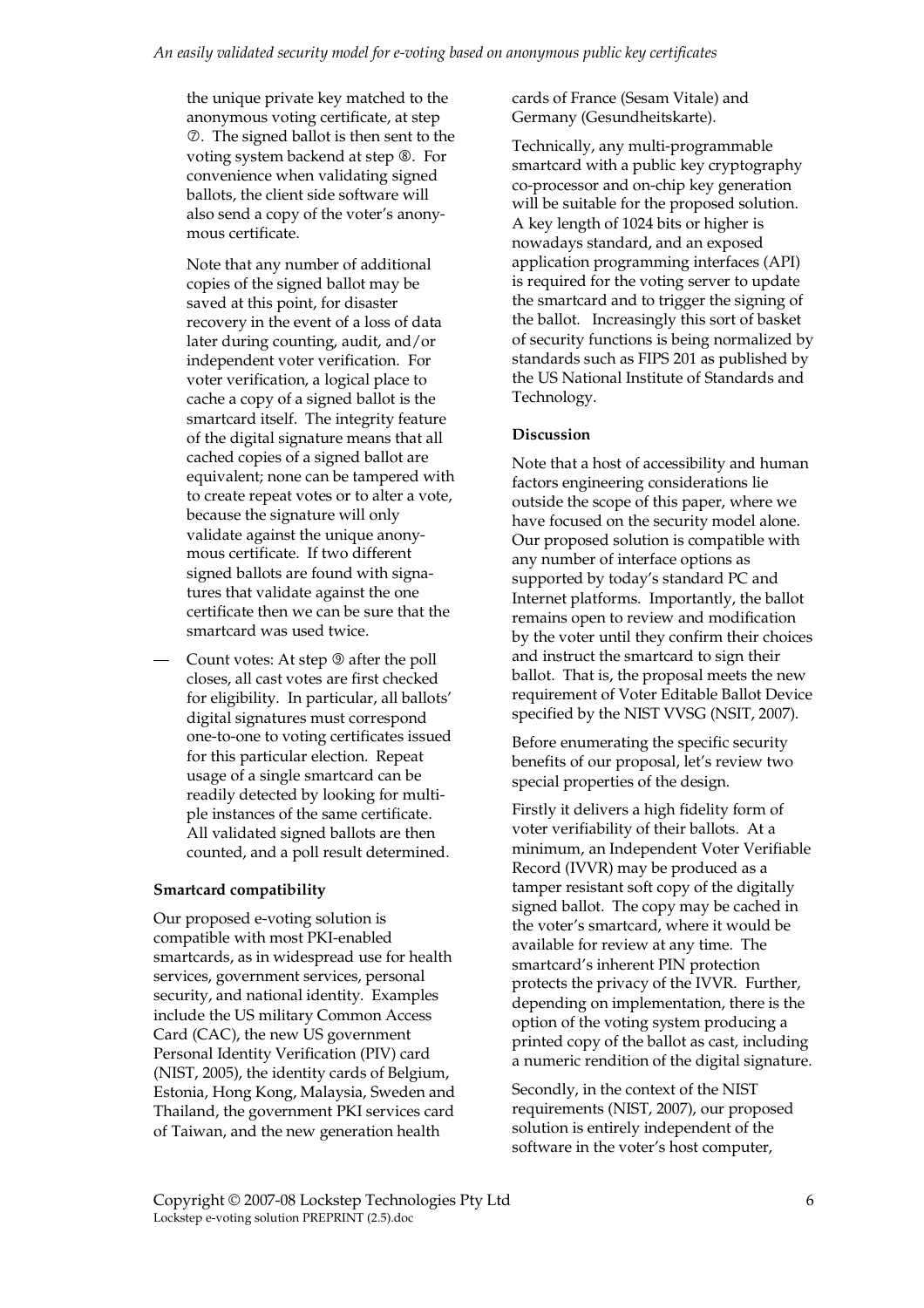typically a PC. The core security model is essentially implemented by firmware in the smartcard, wherein the voter's ballot is digitally signed using their dedicated and anonymously certified key pair. The only necessary cryptographic primitives are 'encrypt with internal private key' together with certificate lifecycle management commands such as 'generate key pair', 'fetch public key' and 'install public key certificate'. All of these are standard features of modern PKI-enabled smartcard firmware, and all are part of the target of evaluation for independent smartcard security accreditations.

The proposed new model brings a range of security benefits that have hitherto remained elusive in e-voting. With respect to our central claim of a simple and readily validated security model, our e-voting solution has the following benefits:

- The design makes use of a small set of mature cryptographic primitives that come built-in with most standard PKIenabled smartcards today.
- The use of anonymous but otherwise entirely standard public key certificates and primitives requires no additional smartcard applets and involves zero perturbation to the design of most PKI-enabled cards; thus a smartcard's prior security accreditation is unaffected by the e-voting solution.
- The e-voting solution security is software independent with respect to the voter's host PC, to simplify end-toend accreditation of the system.
- There is a strict, mathematically robust one-to-one mapping of signed ballots to anonymous public key certificates, making repeat voting essentially impossible.
- Each ballot cast is cryptographically unique, preventing replay attack; a vote cannot be cast without an authorised smartcard properly loaded with the anonymous registration certificate, and ballots once cast cannot be intercepted during transmission or storage and used to synthesise fake votes.
- Voter registration cannot be counterfeited, thanks to the digital signature of the electoral authority on the anonymous certificates.
- Copies of ballots can be cached as Independent Voter Verifiable Records, to provide redundancy and protection against system outages, denial of service attack and so on, without compromising the integrity of the ballot; all cached ballot copies can be reconciled later without possibility of double counting.
- The poll is readily auditable as each voter's public key certificate, while anonymous, is unique.

In addition to the special properties of the security model, our proposal brings several other general benefits for the conduct of elections and other types of polling:

- − Ballots are strongly blinded; voters remain anonymous and cannot be linked to their ballots (unless the registration master file is archived as may be required in certain jurisdictions).
- The smartcard represents a physical two factor authentication method (that is, it represents something the user knows plus something they possess) and so provides added protection against voter identity theft.
- Many smartcards can be configured with additional *mutual authentication* of the remote server, protecting the voter web site against spoofing.
- − The solution is independent of detailed smartcard and card reader design (across a relatively wide class of PKIcapable cards) and can therefore be implemented as a value-add on numerous current platforms, such as driver licences, government services cards, identity cards and banking cards.
- The use of a thin client host platform means the solution is location independent and highly accessible, as is necessary for effective absentee Internet voting solutions.
- The design is inherently simple and therefore inexpensive to develop and deploy, from a software engineering perspective.